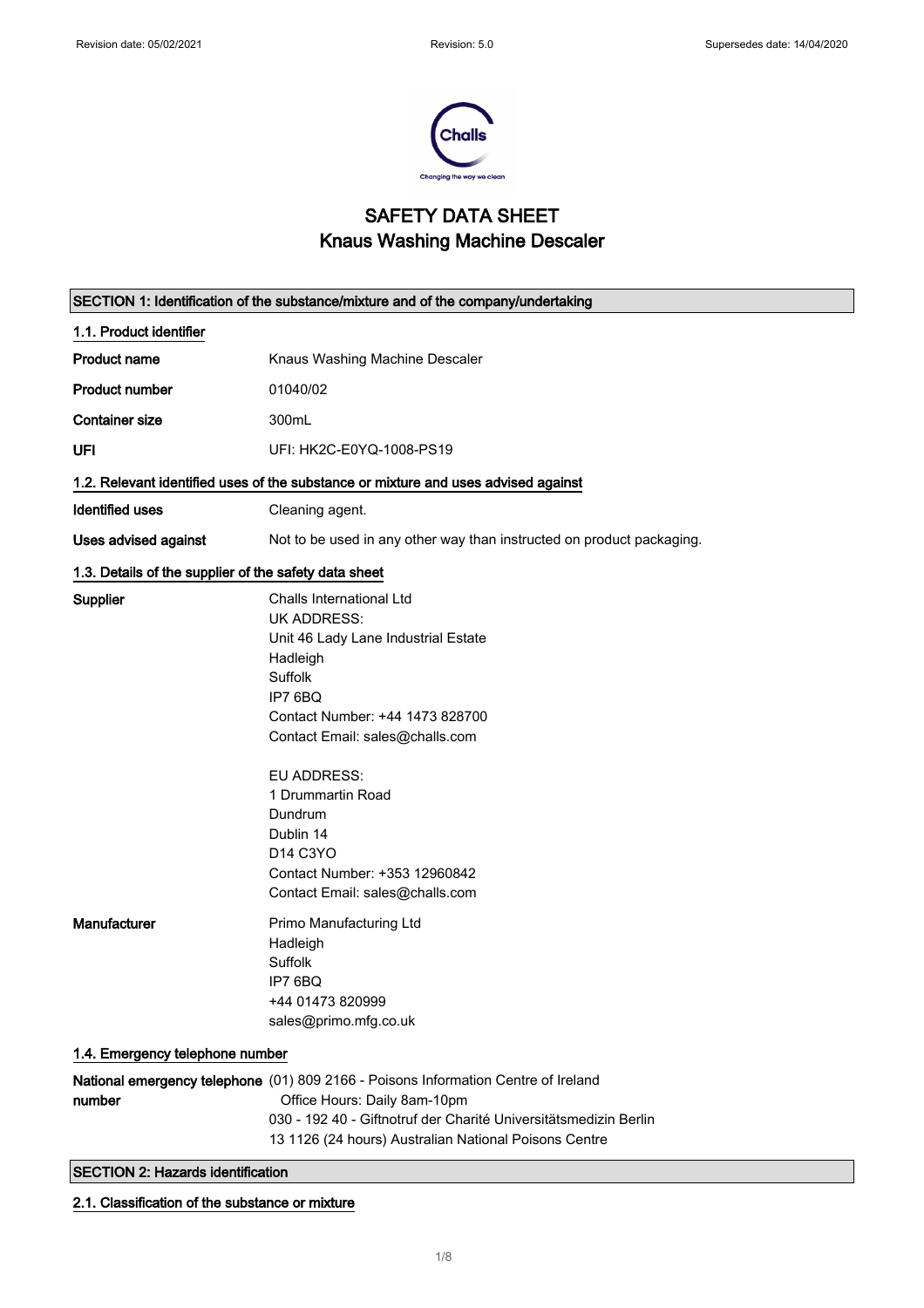# Knaus Washing Machine Descaler

| Classification (EC 1272/2008)                           |                                                                                                                                                                                                                                                                                                                                                                                                                                                                                                                                                                                                                                                                                                                                                                                                                                                                                                                                              |
|---------------------------------------------------------|----------------------------------------------------------------------------------------------------------------------------------------------------------------------------------------------------------------------------------------------------------------------------------------------------------------------------------------------------------------------------------------------------------------------------------------------------------------------------------------------------------------------------------------------------------------------------------------------------------------------------------------------------------------------------------------------------------------------------------------------------------------------------------------------------------------------------------------------------------------------------------------------------------------------------------------------|
| <b>Physical hazards</b>                                 | Not Classified                                                                                                                                                                                                                                                                                                                                                                                                                                                                                                                                                                                                                                                                                                                                                                                                                                                                                                                               |
| <b>Health hazards</b>                                   | Skin Irrit. 2 - H315 Eye Irrit. 2 - H319                                                                                                                                                                                                                                                                                                                                                                                                                                                                                                                                                                                                                                                                                                                                                                                                                                                                                                     |
| <b>Environmental hazards</b>                            | Not Classified                                                                                                                                                                                                                                                                                                                                                                                                                                                                                                                                                                                                                                                                                                                                                                                                                                                                                                                               |
| Classification (67/548/EEC or Xi; R36/38<br>1999/45/EC) |                                                                                                                                                                                                                                                                                                                                                                                                                                                                                                                                                                                                                                                                                                                                                                                                                                                                                                                                              |
| 2.2. Label elements                                     |                                                                                                                                                                                                                                                                                                                                                                                                                                                                                                                                                                                                                                                                                                                                                                                                                                                                                                                                              |
| <b>Hazard pictograms</b>                                |                                                                                                                                                                                                                                                                                                                                                                                                                                                                                                                                                                                                                                                                                                                                                                                                                                                                                                                                              |
| Signal word                                             | Warning                                                                                                                                                                                                                                                                                                                                                                                                                                                                                                                                                                                                                                                                                                                                                                                                                                                                                                                                      |
| <b>Hazard statements</b>                                | EUH208 Contains A mixture of: tetrasodium phosphonoethane-1,2-dicarboxylate and<br>hexasodium phosphonobutane-1,2,3,4-tetracarboxylate. May produce an allergic reaction.<br>H315 Causes skin irritation.<br>H319 Causes serious eye irritation.                                                                                                                                                                                                                                                                                                                                                                                                                                                                                                                                                                                                                                                                                             |
| <b>Precautionary statements</b>                         | P101 If medical advice is needed, have product container or label at hand.<br>P102 Keep out of reach of children.<br>P103 Read label before use.<br>P264 Wash contaminated skin thoroughly after handling.<br>P280 Wear protective gloves/ protective clothing/ eye protection/ face protection.<br>P302+P352 IF ON SKIN: Wash with plenty of water.<br>P305+P351+P338 IF IN EYES: Rinse cautiously with water for several minutes. Remove<br>contact lenses, if present and easy to do. Continue rinsing.<br>P321 Specific treatment (see medical advice on this label).<br>P332+P313 If skin irritation occurs: Get medical advice/attention.<br>P337+P313 If eye irritation persists: Get medical advice/ attention.<br>P362+P364 Take off contaminated clothing and wash it before reuse.<br>Always store upright in a cool, dry, well-ventilated place.<br>P501 Dispose of contents/ container in accordance with national regulations. |
| <b>Detergent labelling</b>                              | < 5% anionic surfactants                                                                                                                                                                                                                                                                                                                                                                                                                                                                                                                                                                                                                                                                                                                                                                                                                                                                                                                     |
| 2.3. Other hazards                                      |                                                                                                                                                                                                                                                                                                                                                                                                                                                                                                                                                                                                                                                                                                                                                                                                                                                                                                                                              |
|                                                         | This substance is not classified as PBT or vPvB according to current EU criteria.                                                                                                                                                                                                                                                                                                                                                                                                                                                                                                                                                                                                                                                                                                                                                                                                                                                            |
| SECTION 3: Composition/information on ingredients       |                                                                                                                                                                                                                                                                                                                                                                                                                                                                                                                                                                                                                                                                                                                                                                                                                                                                                                                                              |
| 3.2. Mixtures                                           |                                                                                                                                                                                                                                                                                                                                                                                                                                                                                                                                                                                                                                                                                                                                                                                                                                                                                                                                              |
| sulphamidic acid                                        | 10-30%                                                                                                                                                                                                                                                                                                                                                                                                                                                                                                                                                                                                                                                                                                                                                                                                                                                                                                                                       |

CAS number: 5329-14-6 EC number: 226-218-8

#### Classification

Skin Irrit. 2 - H315 Eye Irrit. 2 - H319 Aquatic Chronic 3 - H412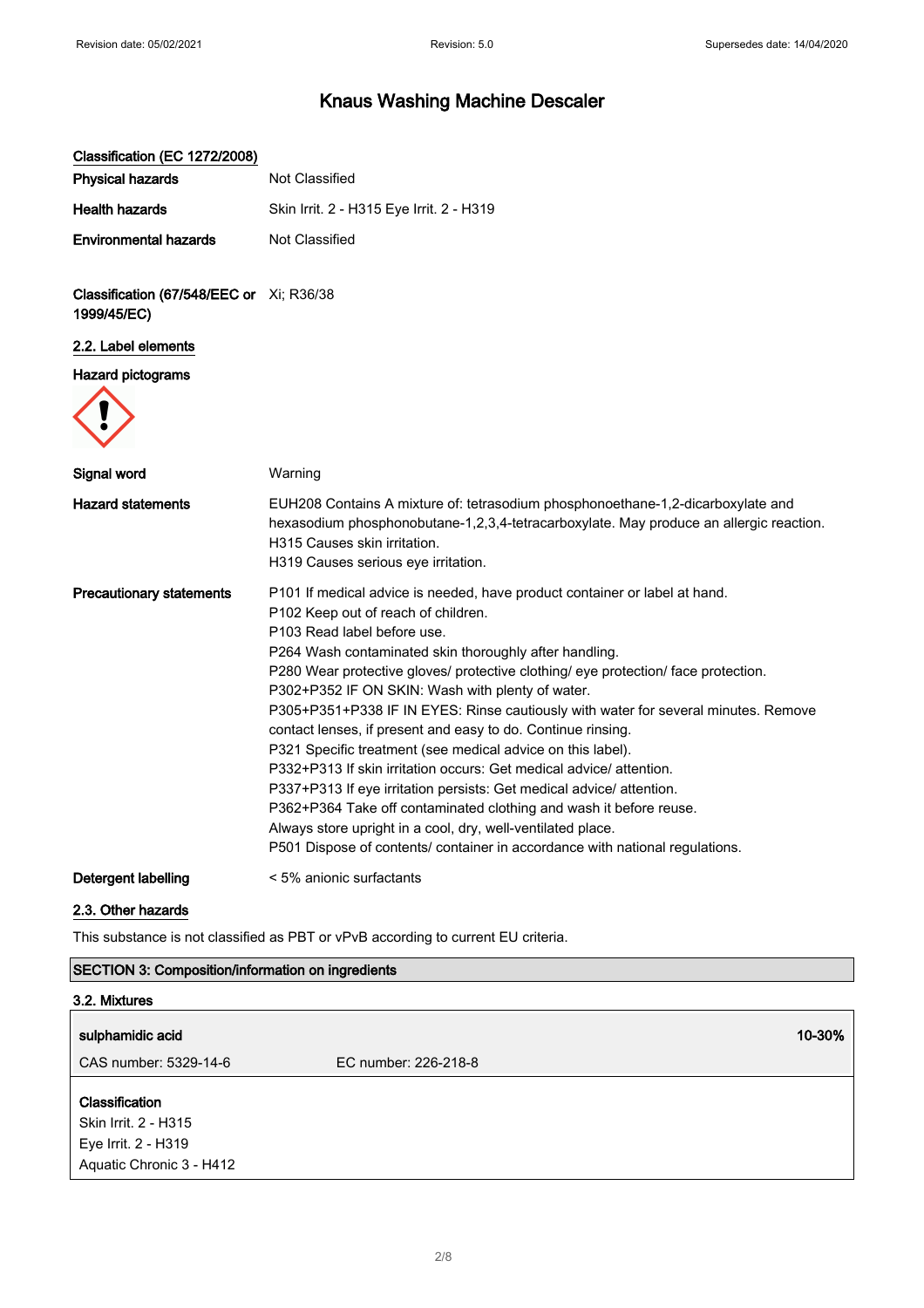| Citric Acid Monohydrate<br>CAS number: 5949-29-1                                                                                                       | EC number: 201-069-1                                                               | REACH registration number: 01-<br>2119457026-42-XXXX | 5-10% |
|--------------------------------------------------------------------------------------------------------------------------------------------------------|------------------------------------------------------------------------------------|------------------------------------------------------|-------|
| Classification<br>Eye Irrit. 2 - H319                                                                                                                  |                                                                                    |                                                      |       |
| A mixture of: tetrasodium phosphonoethane-1,2-<br>dicarboxylate and hexasodium phosphonobutane-1,2,3,4-<br>tetracarboxylate<br>CAS number: 143239-08-1 | EC number: 410-800-5                                                               |                                                      | $1\%$ |
| Classification<br>Skin Sens. 1 - H317<br>Aquatic Chronic 2 - H411                                                                                      |                                                                                    |                                                      |       |
|                                                                                                                                                        | The Full Text for all R-Phrases and Hazard Statements are Displayed in Section 16. |                                                      |       |

### SECTION 4: First aid measures

#### 4.1. Description of first aid measures

| Inhalation                                                       | Remove affected person from source of contamination. Keep affected person warm and at<br>rest. Get medical attention if symptoms are severe or persist.                                                                                                                                                        |  |
|------------------------------------------------------------------|----------------------------------------------------------------------------------------------------------------------------------------------------------------------------------------------------------------------------------------------------------------------------------------------------------------|--|
| Ingestion                                                        | Rinse mouth thoroughly with water. Never give anything by mouth to an unconscious person.<br>Get medical attention immediately.                                                                                                                                                                                |  |
| <b>Skin contact</b>                                              | Remove affected person from source of contamination. Take off immediately all contaminated<br>clothing and wash it before reuse. Wash skin thoroughly with soap and water. In the event of<br>any sensitisation symptoms developing, ensure further exposure is avoided. Get medical<br>attention immediately. |  |
| Eye contact                                                      | Remove affected person from source of contamination. Rinse immediately with plenty of<br>water. Remove any contact lenses and open eyelids wide apart. Continue to rinse for at least<br>15 minutes and get medical attention.                                                                                 |  |
| 4.2. Most important symptoms and effects, both acute and delayed |                                                                                                                                                                                                                                                                                                                |  |
| <b>General information</b>                                       | The severity of the symptoms described will vary dependent on the concentration and the<br>length of exposure.                                                                                                                                                                                                 |  |
|                                                                  | 4.3. Indication of any immediate medical attention and special treatment needed                                                                                                                                                                                                                                |  |
| <b>Specific treatments</b>                                       | Treat symptomatically.                                                                                                                                                                                                                                                                                         |  |
| <b>SECTION 5: Firefighting measures</b>                          |                                                                                                                                                                                                                                                                                                                |  |
| 5.1. Extinguishing media                                         |                                                                                                                                                                                                                                                                                                                |  |
| Suitable extinguishing media                                     | The product is not flammable. Use fire-extinguishing media suitable for the surrounding fire.                                                                                                                                                                                                                  |  |
| 5.2. Special hazards arising from the substance or mixture       |                                                                                                                                                                                                                                                                                                                |  |
| Specific hazards                                                 | None known.                                                                                                                                                                                                                                                                                                    |  |
| 5.3. Advice for firefighters                                     |                                                                                                                                                                                                                                                                                                                |  |
| Special protective equipment<br>for firefighters                 | Wear positive-pressure self-contained breathing apparatus (SCBA) and appropriate protective<br>clothing.                                                                                                                                                                                                       |  |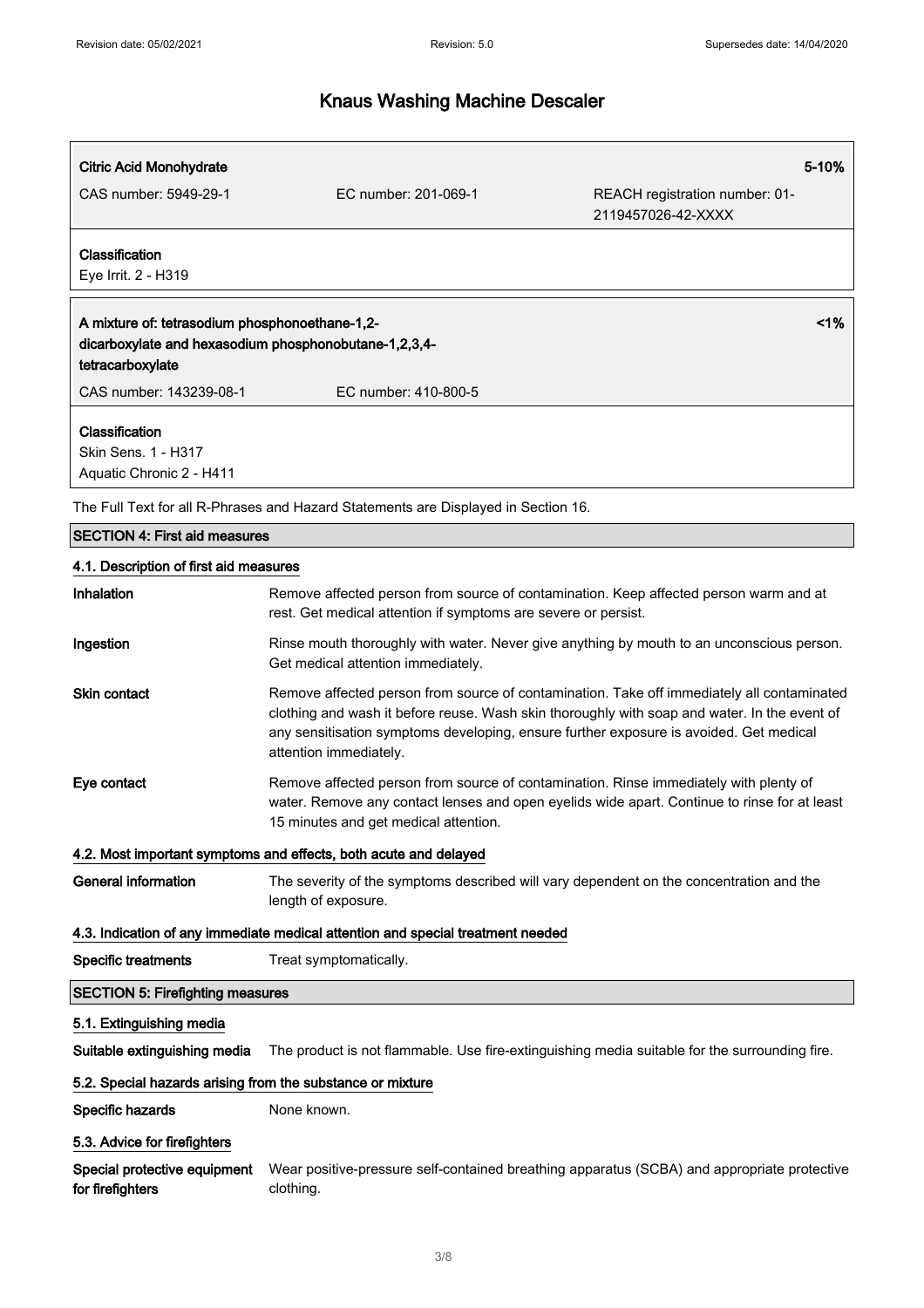| <b>SECTION 6: Accidental release measures</b>                             |                                                                                                                                                                                                                                                                                                                                                                                                                                                                                                                                                                                                                                                                                                                                                               |  |
|---------------------------------------------------------------------------|---------------------------------------------------------------------------------------------------------------------------------------------------------------------------------------------------------------------------------------------------------------------------------------------------------------------------------------------------------------------------------------------------------------------------------------------------------------------------------------------------------------------------------------------------------------------------------------------------------------------------------------------------------------------------------------------------------------------------------------------------------------|--|
| 6.1. Personal precautions, protective equipment and emergency procedures  |                                                                                                                                                                                                                                                                                                                                                                                                                                                                                                                                                                                                                                                                                                                                                               |  |
| <b>Personal precautions</b>                                               | For personal protection, see Section 8.                                                                                                                                                                                                                                                                                                                                                                                                                                                                                                                                                                                                                                                                                                                       |  |
| 6.2. Environmental precautions                                            |                                                                                                                                                                                                                                                                                                                                                                                                                                                                                                                                                                                                                                                                                                                                                               |  |
| <b>Environmental precautions</b>                                          | The product may affect the acidity (pH) of water which may have hazardous effects on aquatic<br>organisms. Avoid discharge into drains or watercourses or onto the ground. Spillages or<br>uncontrolled discharges into watercourses must be reported immediately to the Environmental<br>Agency or other appropriate regulatory body.                                                                                                                                                                                                                                                                                                                                                                                                                        |  |
| 6.3. Methods and material for containment and cleaning up                 |                                                                                                                                                                                                                                                                                                                                                                                                                                                                                                                                                                                                                                                                                                                                                               |  |
| Methods for cleaning up                                                   | Do not touch or walk into spilled material. Stop leak if safe to do so. Absorb in vermiculite, dry<br>sand or earth and place into containers. Collect and place in suitable waste disposal<br>containers and seal securely. When handling waste, the safety precautions applying to<br>handling of the product should be considered. Containers with collected spillage must be<br>properly labelled with correct contents and hazard symbol. Flush contaminated area with<br>plenty of water. The requirements of the local water authority must be complied with if<br>contaminated water is flushed directly to the sewer. Dispose of waste to licensed waste<br>disposal site in accordance with the requirements of the local Waste Disposal Authority. |  |
| 6.4. Reference to other sections                                          |                                                                                                                                                                                                                                                                                                                                                                                                                                                                                                                                                                                                                                                                                                                                                               |  |
| Reference to other sections                                               | For personal protection, see Section 8. See Section 11 for additional information on health<br>hazards. For waste disposal, see Section 13.                                                                                                                                                                                                                                                                                                                                                                                                                                                                                                                                                                                                                   |  |
| <b>SECTION 7: Handling and storage</b>                                    |                                                                                                                                                                                                                                                                                                                                                                                                                                                                                                                                                                                                                                                                                                                                                               |  |
| 7.1. Precautions for safe handling                                        |                                                                                                                                                                                                                                                                                                                                                                                                                                                                                                                                                                                                                                                                                                                                                               |  |
| <b>Usage precautions</b>                                                  | Read label before use. Good personal hygiene procedures should be implemented. Handle all<br>packages and containers carefully to minimise spills. Avoid contact with skin, eyes and<br>clothing. Avoid inhalation of vapours.                                                                                                                                                                                                                                                                                                                                                                                                                                                                                                                                |  |
|                                                                           | 7.2. Conditions for safe storage, including any incompatibilities                                                                                                                                                                                                                                                                                                                                                                                                                                                                                                                                                                                                                                                                                             |  |
| <b>Storage precautions</b>                                                | Store in tightly-closed, original container in a dry, cool and well-ventilated place.                                                                                                                                                                                                                                                                                                                                                                                                                                                                                                                                                                                                                                                                         |  |
| Storage class                                                             | Corrosive storage.                                                                                                                                                                                                                                                                                                                                                                                                                                                                                                                                                                                                                                                                                                                                            |  |
| 7.3. Specific end use(s)                                                  |                                                                                                                                                                                                                                                                                                                                                                                                                                                                                                                                                                                                                                                                                                                                                               |  |
| Specific end use(s)                                                       | The identified uses for this product are detailed in Section 1.2.                                                                                                                                                                                                                                                                                                                                                                                                                                                                                                                                                                                                                                                                                             |  |
| <b>SECTION 8: Exposure controls/Personal protection</b>                   |                                                                                                                                                                                                                                                                                                                                                                                                                                                                                                                                                                                                                                                                                                                                                               |  |
| 8.1. Control parameters<br>8.2. Exposure controls<br>Protective equipment |                                                                                                                                                                                                                                                                                                                                                                                                                                                                                                                                                                                                                                                                                                                                                               |  |
|                                                                           |                                                                                                                                                                                                                                                                                                                                                                                                                                                                                                                                                                                                                                                                                                                                                               |  |

Appropriate engineering controls

Provide adequate ventilation. Observe any occupational exposure limits for the product or ingredients. Avoid inhalation of vapours.

Eye/face protection Wear eye protection.

Hand protection Wear protective gloves.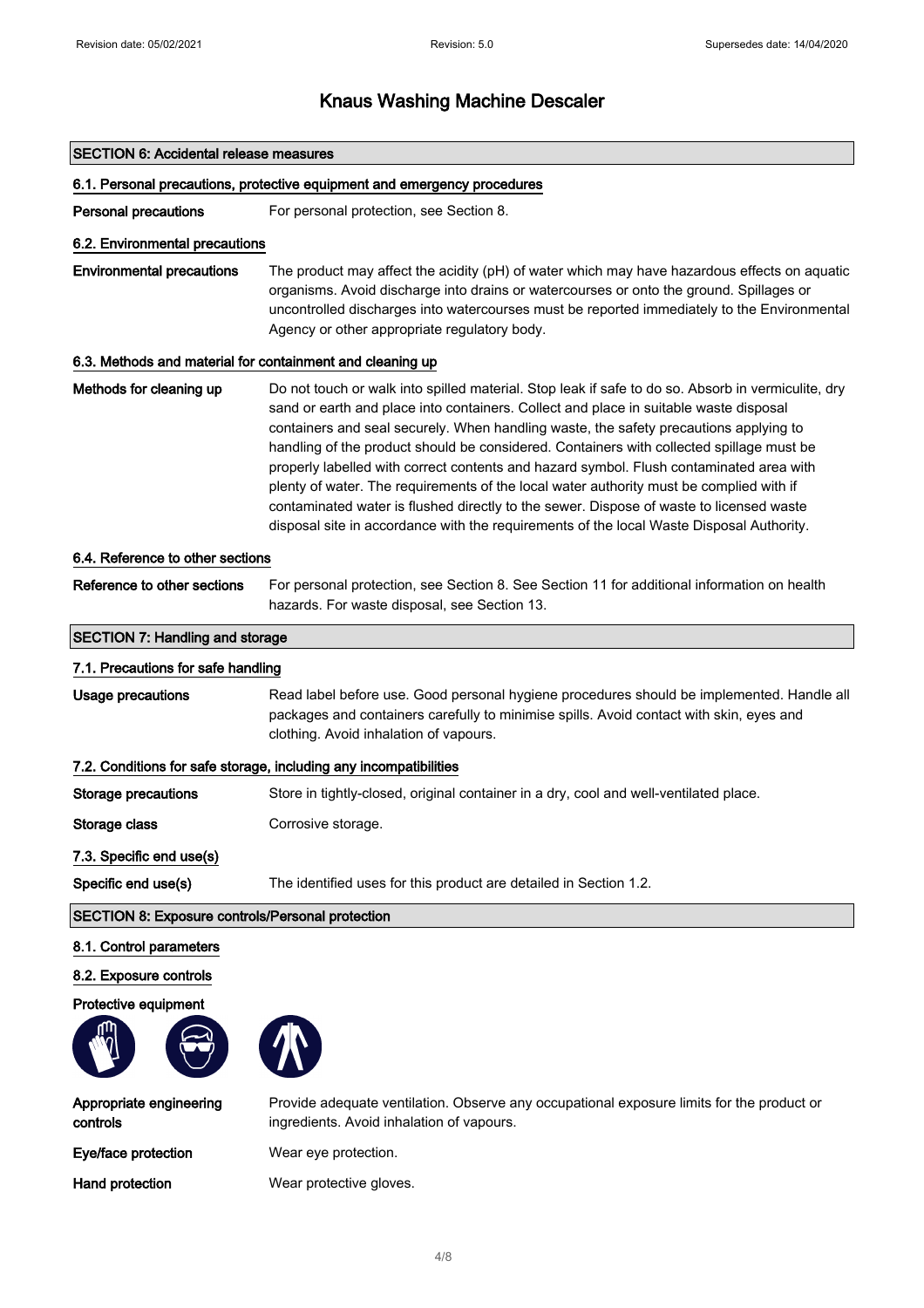| Other skin and body<br>protection  | Provide eyewash station and safety shower. Wear appropriate clothing to prevent any<br>possibility of skin contact.                                                                                                                      |
|------------------------------------|------------------------------------------------------------------------------------------------------------------------------------------------------------------------------------------------------------------------------------------|
| Hygiene measures                   | Do not eat, drink or smoke when using this product. Wash hands thoroughly after handling.<br>Wash promptly with soap and water if skin becomes contaminated. Take off immediately all<br>contaminated clothing and wash it before reuse. |
| Respiratory protection             | If ventilation is inadequate, suitable respiratory protection must be worn. Respirator selection<br>must be based on exposure levels, the hazards of the product and the safe working limits of<br>the selected respirator.              |
| Environmental exposure<br>controls | Keep container tightly sealed when not in use.                                                                                                                                                                                           |

### SECTION 9: Physical and chemical properties 9.1. Information on basic physical and chemical properties

| 9. 1. milomaalon on basic priysical and chemical properties |                                                                                                                                  |  |
|-------------------------------------------------------------|----------------------------------------------------------------------------------------------------------------------------------|--|
| Appearance                                                  | Clear liquid.                                                                                                                    |  |
| Colour                                                      | Amber.                                                                                                                           |  |
| Odour                                                       | Acidic.                                                                                                                          |  |
| pН                                                          | pH (concentrated solution): 0.5 - 2.0                                                                                            |  |
| <b>Relative density</b>                                     | 1.12 - 1.14 @ 20°C                                                                                                               |  |
| Solubility(ies)                                             | Soluble in water.                                                                                                                |  |
| 9.2. Other information                                      |                                                                                                                                  |  |
| <b>SECTION 10: Stability and reactivity</b>                 |                                                                                                                                  |  |
| 10.1. Reactivity                                            |                                                                                                                                  |  |
| Reactivity                                                  | Alkalis. Strong oxidising agents.                                                                                                |  |
| 10.2. Chemical stability                                    |                                                                                                                                  |  |
| <b>Stability</b>                                            | Stable at normal ambient temperatures and when used as recommended.                                                              |  |
| 10.3. Possibility of hazardous reactions                    |                                                                                                                                  |  |
| Possibility of hazardous<br>reactions                       | Alkalis. Oxidising agents. In contact with some metals can generate hydrogen gas, which can<br>form explosive mixtures with air. |  |
| 10.4. Conditions to avoid                                   |                                                                                                                                  |  |
| <b>Conditions to avoid</b>                                  | Avoid exposure to high temperatures or direct sunlight.                                                                          |  |
| 10.5. Incompatible materials                                |                                                                                                                                  |  |
| Materials to avoid                                          | Alkalis. Strong oxidising agents.                                                                                                |  |
| 10.6. Hazardous decomposition products                      |                                                                                                                                  |  |
| Hazardous decomposition<br>products                         | None known.                                                                                                                      |  |
| <b>SECTION 11: Toxicological information</b>                |                                                                                                                                  |  |
| 11.1. Information on toxicological effects                  |                                                                                                                                  |  |

| <b>Inhalation</b> | This product is corrosive. Prolonged inhalation of high concentrations may damage respiratory<br>svstem. |
|-------------------|----------------------------------------------------------------------------------------------------------|
| Ingestion         | This product is corrosive. May cause chemical burns in mouth, oesophagus and stomach.                    |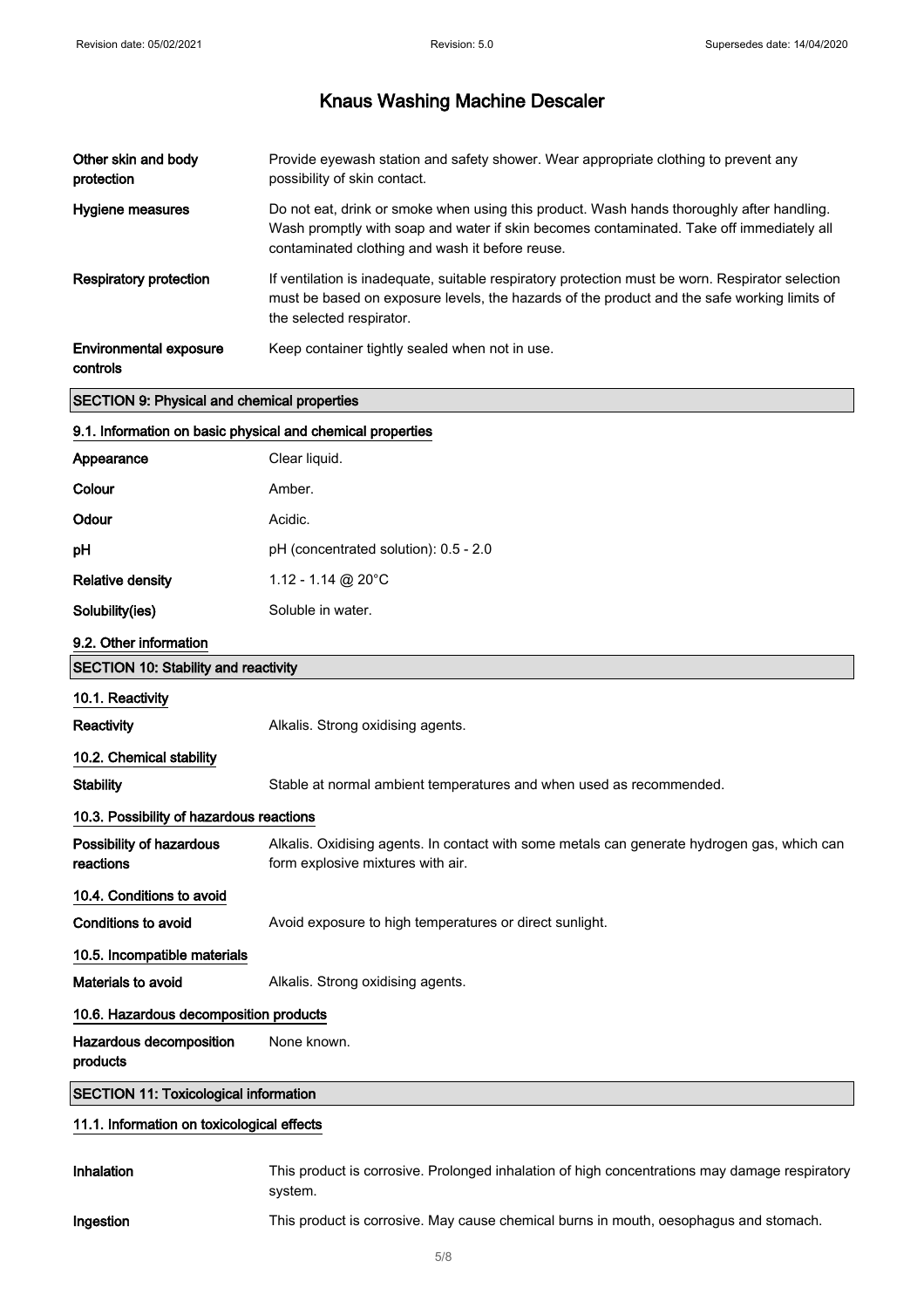| Skin contact                               | This product is corrosive. May cause serious chemical burns to the skin.                                                                                                                                      |  |
|--------------------------------------------|---------------------------------------------------------------------------------------------------------------------------------------------------------------------------------------------------------------|--|
| Eye contact                                | This product is strongly corrosive to the eyes. May cause serious eye damage.                                                                                                                                 |  |
| <b>SECTION 12: Ecological information</b>  |                                                                                                                                                                                                               |  |
| Ecotoxicity                                | The product may affect the acidity (pH) of water which may have hazardous effects on aquatic<br>organisms.                                                                                                    |  |
| 12.1. Toxicity                             |                                                                                                                                                                                                               |  |
| <b>Toxicity</b>                            | The product components are not classified as environmentally hazardous. However, large or<br>frequent spills may have hazardous effects on the environment.                                                   |  |
| 12.2. Persistence and degradability        |                                                                                                                                                                                                               |  |
| Biodegradation                             | Expected to be readily biodegradable.                                                                                                                                                                         |  |
| 12.3. Bioaccumulative potential            |                                                                                                                                                                                                               |  |
| <b>Bioaccumulative potential</b>           | The product does not contain any substances expected to be bioaccumulating.                                                                                                                                   |  |
| 12.4. Mobility in soil                     |                                                                                                                                                                                                               |  |
| <b>Mobility</b>                            | The product is soluble in water.                                                                                                                                                                              |  |
| 12.5. Results of PBT and vPvB assessment   |                                                                                                                                                                                                               |  |
| Results of PBT and vPvB<br>assessment      | This product does not contain any substances classified as PBT or vPvB.                                                                                                                                       |  |
| 12.6. Other adverse effects                |                                                                                                                                                                                                               |  |
| Other adverse effects                      | None known.                                                                                                                                                                                                   |  |
| <b>SECTION 13: Disposal considerations</b> |                                                                                                                                                                                                               |  |
| 13.1. Waste treatment methods              |                                                                                                                                                                                                               |  |
| <b>General information</b>                 | Care should be taken when handling emptied containers that have not been thoroughly<br>cleaned or rinsed out. Do not puncture or incinerate, even when empty. Waste should be<br>treated as controlled waste. |  |
| Disposal methods                           | Dispose of waste to licensed waste disposal site in accordance with the requirements of the<br>local Waste Disposal Authority.                                                                                |  |
| <b>SECTION 14: Transport information</b>   |                                                                                                                                                                                                               |  |
| General                                    | The product is not covered by international regulations on the transport of dangerous goods<br>(IMDG, IATA, ADR/RID).                                                                                         |  |
| 14.1. UN number                            |                                                                                                                                                                                                               |  |
| Not applicable.                            |                                                                                                                                                                                                               |  |
|                                            |                                                                                                                                                                                                               |  |
| 14.2. UN proper shipping name              |                                                                                                                                                                                                               |  |
| Not applicable.                            |                                                                                                                                                                                                               |  |
| 14.3. Transport hazard class(es)           |                                                                                                                                                                                                               |  |
| No transport warning sign required.        |                                                                                                                                                                                                               |  |
| 14.4. Packing group<br>Not applicable.     |                                                                                                                                                                                                               |  |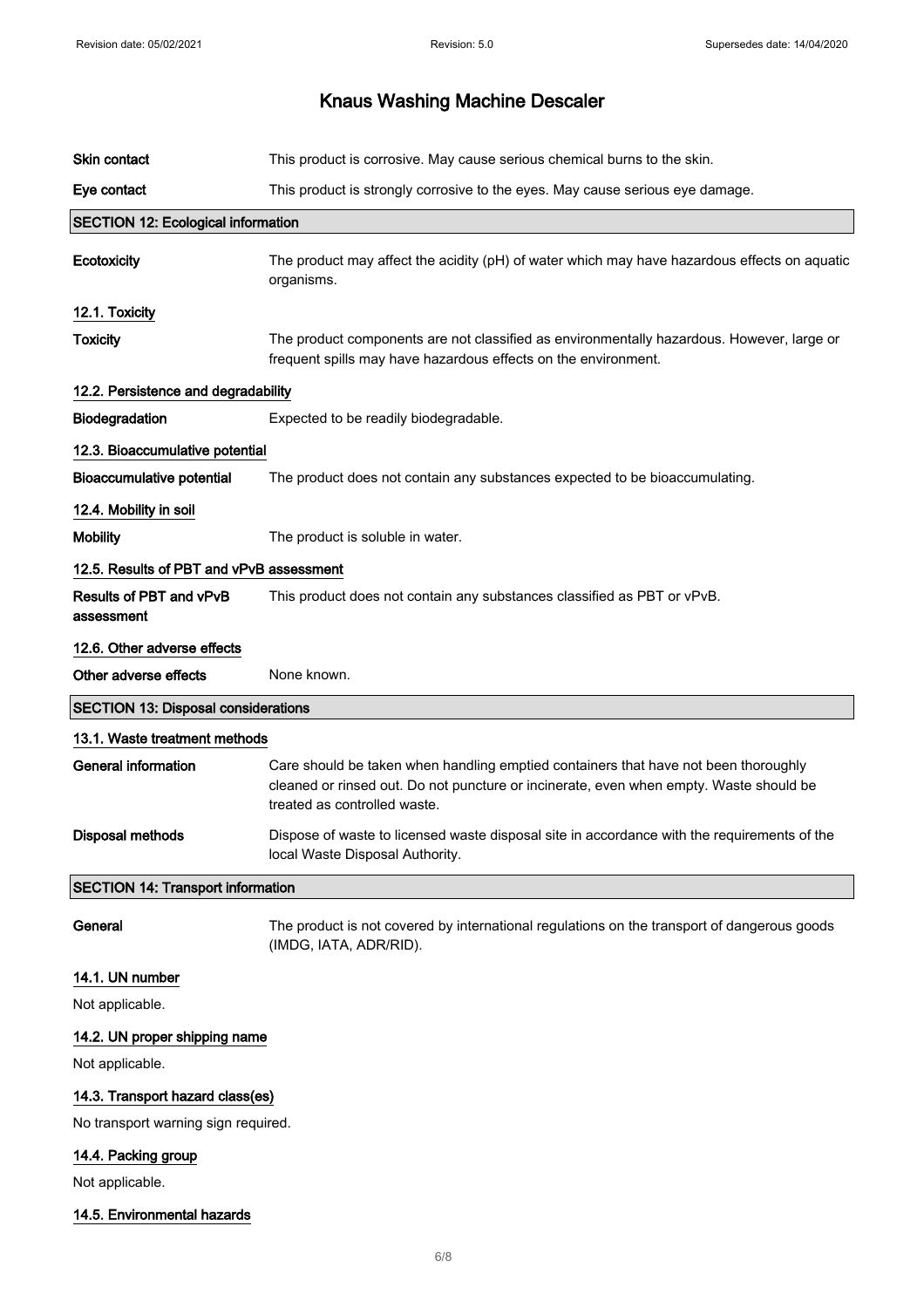### Environmentally hazardous substance/marine pollutant

No.

#### 14.6. Special precautions for user

Not applicable.

#### 14.7. Transport in bulk according to Annex II of MARPOL and the IBC Code

Transport in bulk according to Not applicable. Annex II of MARPOL 73/78 and the IBC Code

#### SECTION 15: Regulatory information

|                             | 15.1. Safety, health and environmental regulations/legislation specific for the substance or mixture                                                                                                                                                                                                                                                                                                                                                                                                                                                                                                                                                                                                                                                                                                                                                                                                                                                                                                                                                                                                                                                                                                                                                                                                               |
|-----------------------------|--------------------------------------------------------------------------------------------------------------------------------------------------------------------------------------------------------------------------------------------------------------------------------------------------------------------------------------------------------------------------------------------------------------------------------------------------------------------------------------------------------------------------------------------------------------------------------------------------------------------------------------------------------------------------------------------------------------------------------------------------------------------------------------------------------------------------------------------------------------------------------------------------------------------------------------------------------------------------------------------------------------------------------------------------------------------------------------------------------------------------------------------------------------------------------------------------------------------------------------------------------------------------------------------------------------------|
| <b>National regulations</b> | Control of Substances Hazardous to Health Regulations 2002 (as amended).<br>Dangerous Substances and Explosive Atmospheres Regulations 2002.<br>EH40/2005 Workplace exposure limits.<br>Health and Safety at Work etc. Act 1974 (as amended).<br>The Carriage of Dangerous Goods and Use of Transportable Pressure Equipment<br>Regulations 2009 (SI 2009 No. 1348) (as amended) ["CDG 2009"].<br>The Chemicals (Hazard Information and Packaging for Supply) Regulations 2009 (SI 2009<br>No. 716).                                                                                                                                                                                                                                                                                                                                                                                                                                                                                                                                                                                                                                                                                                                                                                                                               |
| <b>EU</b> legislation       | Commission Decision 2000/532/EC as amended by Decision 2001/118/EC establishing a list<br>of wastes and hazardous waste pursuant to Council Directive 75/442/EEC on waste and<br>Directive 91/689/EEC on hazardous waste with amendments.<br>Commission Directive 2000/39/EC of 8 June 2000 establishing a first list of indicative<br>occupational exposure limit values in implementation of Council Directive 98/24/EC on the<br>protection of the health and safety of workers from the risks related to chemical agents at<br>work (as amended).<br>Commission Regulation (EU) No 453/2010 of 20 May 2010.<br>Dangerous Preparations Directive 1999/45/EC.<br>Dangerous Substances Directive 67/548/EEC.<br>Regulation (EC) No 1272/2008 of the European Parliament and of the Council of 16<br>December 2008 on classification, labelling and packaging of substances and mixtures (as<br>amended).<br>Regulation (EC) No 648/2004 of the European Parliament and of the Council of 31 March<br>2004 on detergents (as amended).<br>Regulation (EC) No 1907/2006 of the European Parliament and of the Council of 18<br>December 2006 concerning the Registration, Evaluation, Authorisation and Restriction of<br>Chemicals (REACH) (as amended).<br>Commission Regulation (EU) No 2015/830 of 28 May 2015. |
| Guidance                    | Workplace Exposure Limits EH40.                                                                                                                                                                                                                                                                                                                                                                                                                                                                                                                                                                                                                                                                                                                                                                                                                                                                                                                                                                                                                                                                                                                                                                                                                                                                                    |

#### 15.2. Chemical safety assessment

No chemical safety assessment has been carried out.

# SECTION 16: Other information **Revision date** 05/02/2021 Revision 5.0 Supersedes date 14/04/2020 SDS number 5019